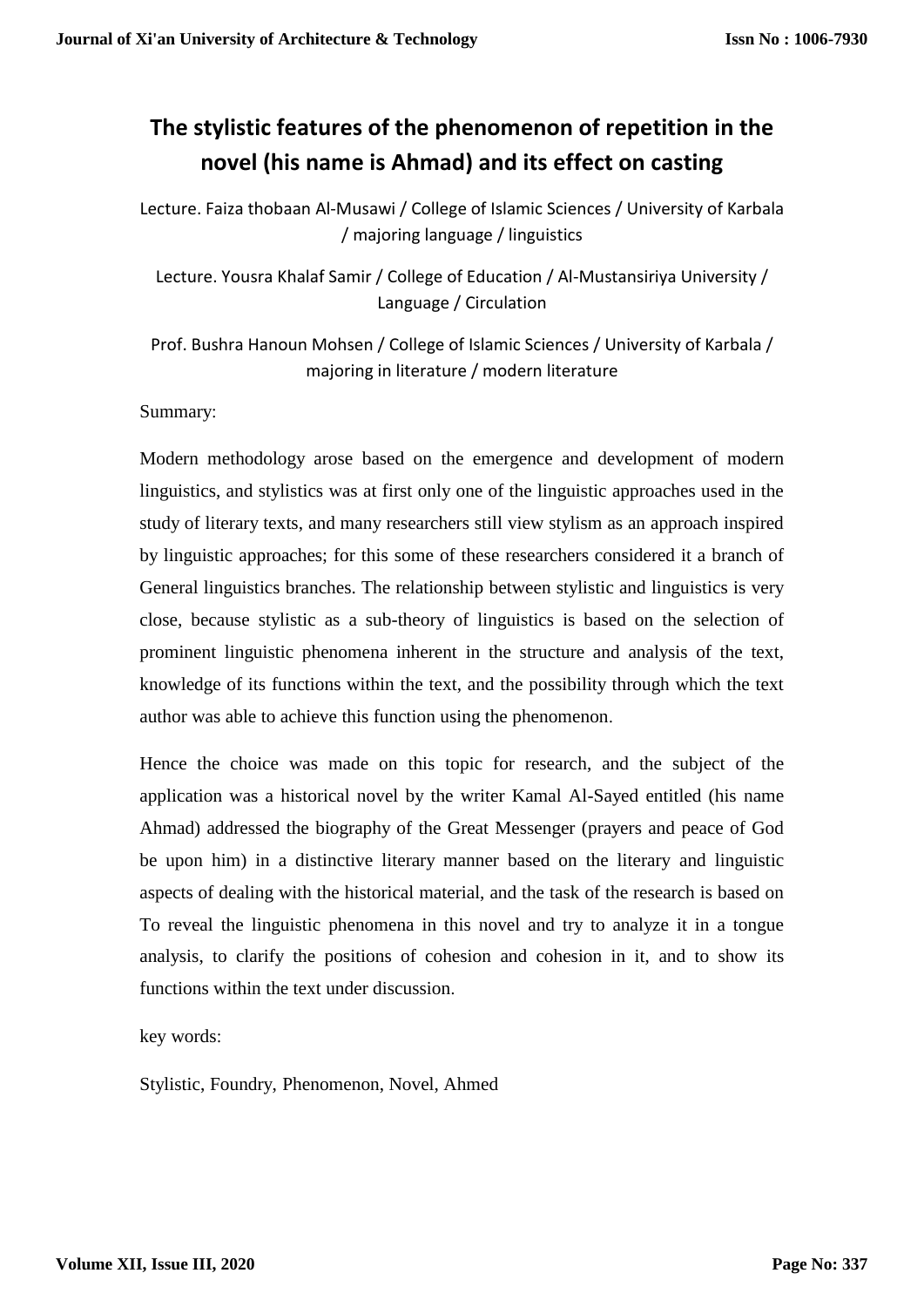# Introduction:

Praise be to God, Lord of the worlds, a photographer of universes and horizons, and prayers and peace be upon his prophet, who has been honored with morals, and his family of intercessors in the rituals when the leg is wrapped in the leg, and on his companions who are despised who walk away from the character of hypocrisy.

## And after:

The follower of the stylistic approach to studying texts sees himself in front of a set of linguistic phenomena that no creator of the text can ignore or dispense with because of its important functions through which he can deliver the text to the stage of creativity affecting the same recipient, using what he possesses of possibilities and capabilities that enable him to do so . And trying to highlight the ability of these phenomena to give the text clear action and coherence. As the syntax is the active element in the process of creating the text, and that the stylistic approach has attached great importance to the composition in addition to its interest in the significance dimensions of this synthesis, this research has monitored one of these linguistic phenomena which is the phenomenon of repetition and an attempt to follow it within the text using the stylistic approach based on Linguistic analysis, description, and interpretation in order to identify the stylistic features of this linguistic phenomenon in the novel that is the subject of research and reveal its semantic dimensions contributing to the formation of its artistic structure.

The research section has two axes:

The first: style and stylism.

The second: the stylistic features of the phenomenon of repetition and its effect on casting.

## First: style and stylism

Before delving into the depths of stylism and its various characteristics that monitor the linguistic phenomena inherent in the literary text, we find it appropriate to briefly identify the meaning of the method, its concept and its determinants, and the meaning of stylization and its directions.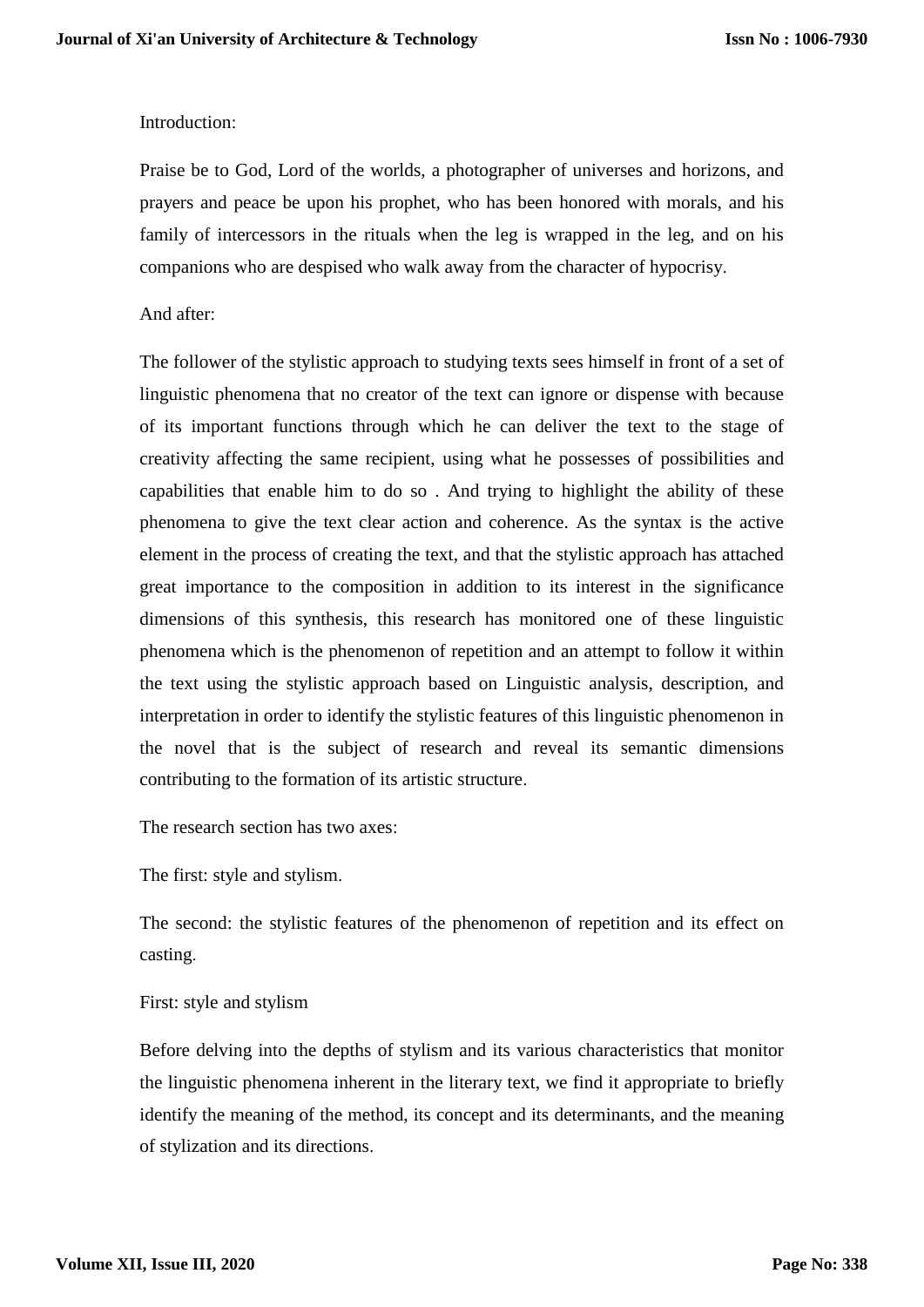#### Method:

The linguistic meaning of style is what the Arab lexicon mentioned, that it is the way, the face, the doctrine, and the art, and it combines methods .. From here we see the convergent meanings learned from the linguistic root of the word style, and ancient Arab scholars used the word method to express these meanings, which is what we find with Abdel-Qaher Al-Jarjani, for example, who defined the method onTo express these meanings, which is what we find with Abdul-Qaher al-Jarjani, for example, who defined the method as a form of system and the way in it..

When talking about the idiomatic meaning of the method, it can be said that it is the frequent use of specific linguistic alternatives, to express specific purposes, as this description is considered a form of standardized and distinct use, when compared to other texts each time .. The task of the method is to choose linguistic alternatives to achieve the highest possible impact by intensifying the levels of significance of the chosen linguistic alternatives and benefiting from their use in the context to achieve the desired aesthetics of text, without neglecting that this stylistic choice is based on the intention through which it is envisaged to create spaces of influence that cannot be found Except by it, the choice here is for an aesthetic purpose, intended to create an atmosphere of excitement and surprise for the recipient, as the intention here is clear and evident in the idea of choice, since the creator of the literary text has intentionally used the language in a deliberate way different from its normal use, which is often Ben It is automatic without awareness and choice, and this is the separation between literary and ordinary languages..

In another definition not far from the first definition in which he describes the method as representing the central function through which discourse is organized, it is the result of two conjugate processes, successive in terms of time, and identical in terms of function, the first process is represented by the expressive tools chosen by the speaker, which has a lexical balance For the language, the second is for the speaker to install what he chooses from these language tools, some of which will be in conformity with the grammar and allow others to violate these rules as required by the use..

With a closer look at this or that definition, we find a common denominator between them, which unifies that the method is nothing but a special use of the language, the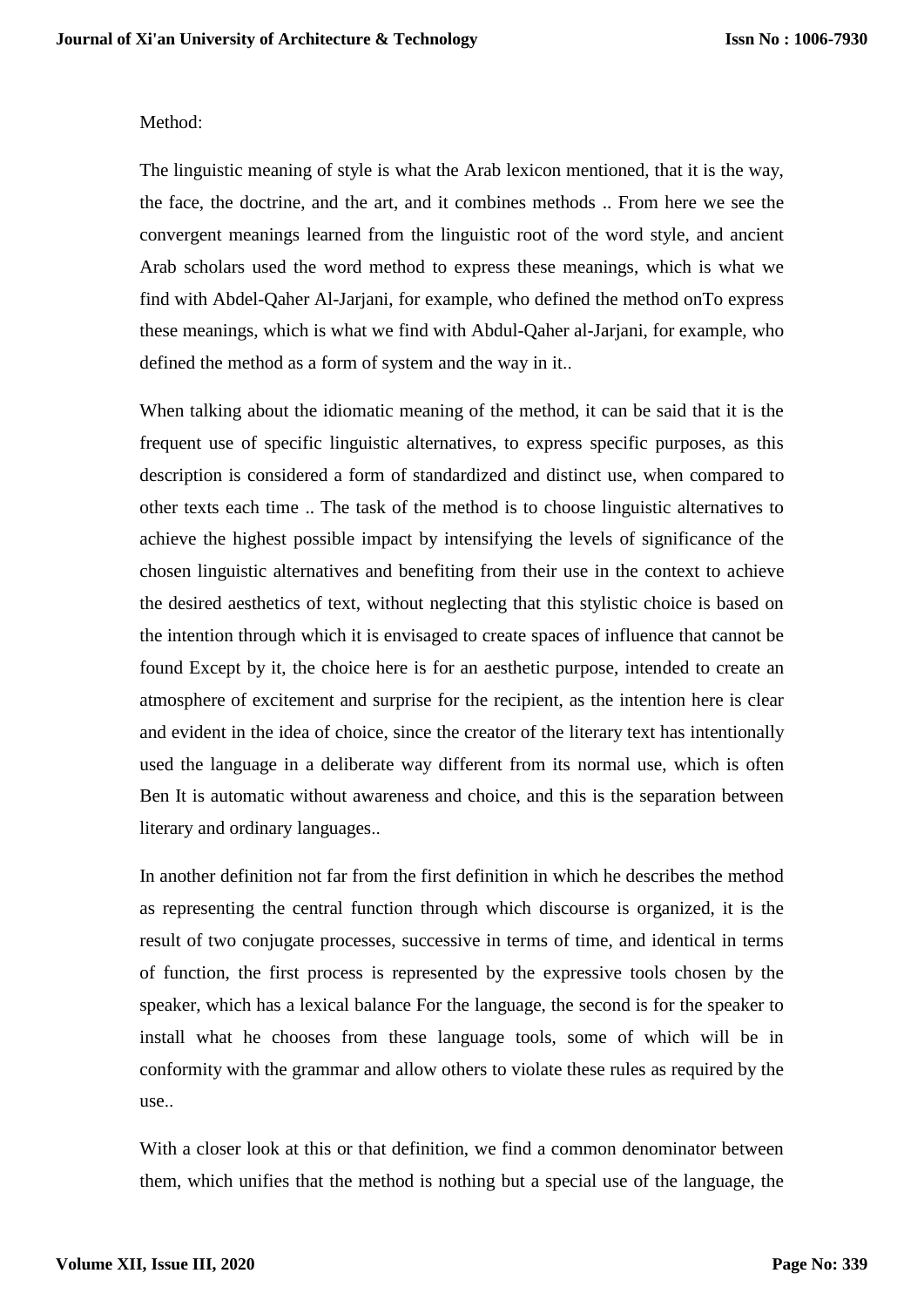intent of which is the intended selection of certain linguistic tools from among many possibilities available in front of the speaker ., and when continuing to follow the definitions that have been said in the term method, we touch Clearly, the different theories directed towards its definition are different according to the differing views held by researchers in it, and the premises they adopt in their research and study of stylistic approaches, according to the critical triad represented by (the creator, the text and the receiver), so there is no room for permission to say that the method has one concept, or that its study has a method and One, the multiplicity is achieved and found in the conceptual structure as it is achieved and also found in the analytical procedure ..

Accordingly, the researchers' views were divided into three:.

-Some of them see that style is a choice, and that is by touching the keys to style in the personality of the creator, depending on the relationship between the text and its creator.

-And some of them see in the method a force that exerts pressure on the recipient's sensitivity; accordingly, the keys to the method lie in the reactions and responses shown by the recipient of the text towards stylistic stimuli in the text, and this all stems from the relationship of the text to the recipient.

-And some of them see the necessity of searching objectively, by touching the keys to the method of describing the text and a linguistic description isolated from the two ends of the communication process: the creator and the receiver.

## Stylistic:

It is difficult to define a definition of the term stylistic, because there are at least twenty definitions in the lexicals of the stylistic word ((. However, the researcher in this field can use the definition of linguist (Charles Pali 1865- 1947), who almost collects historians of criticism as being from Authentic to stylism and the foundations of its rules, drawing on the ideas of his professor Desucer and his linguistic efforts, so he defined it as a science that studies the emotional content of the facts of linguistic expressions, it is a translation of the emotional sense through language, and the choice of language with the effect of feeling ., in other words, stylism is the study of the properties of the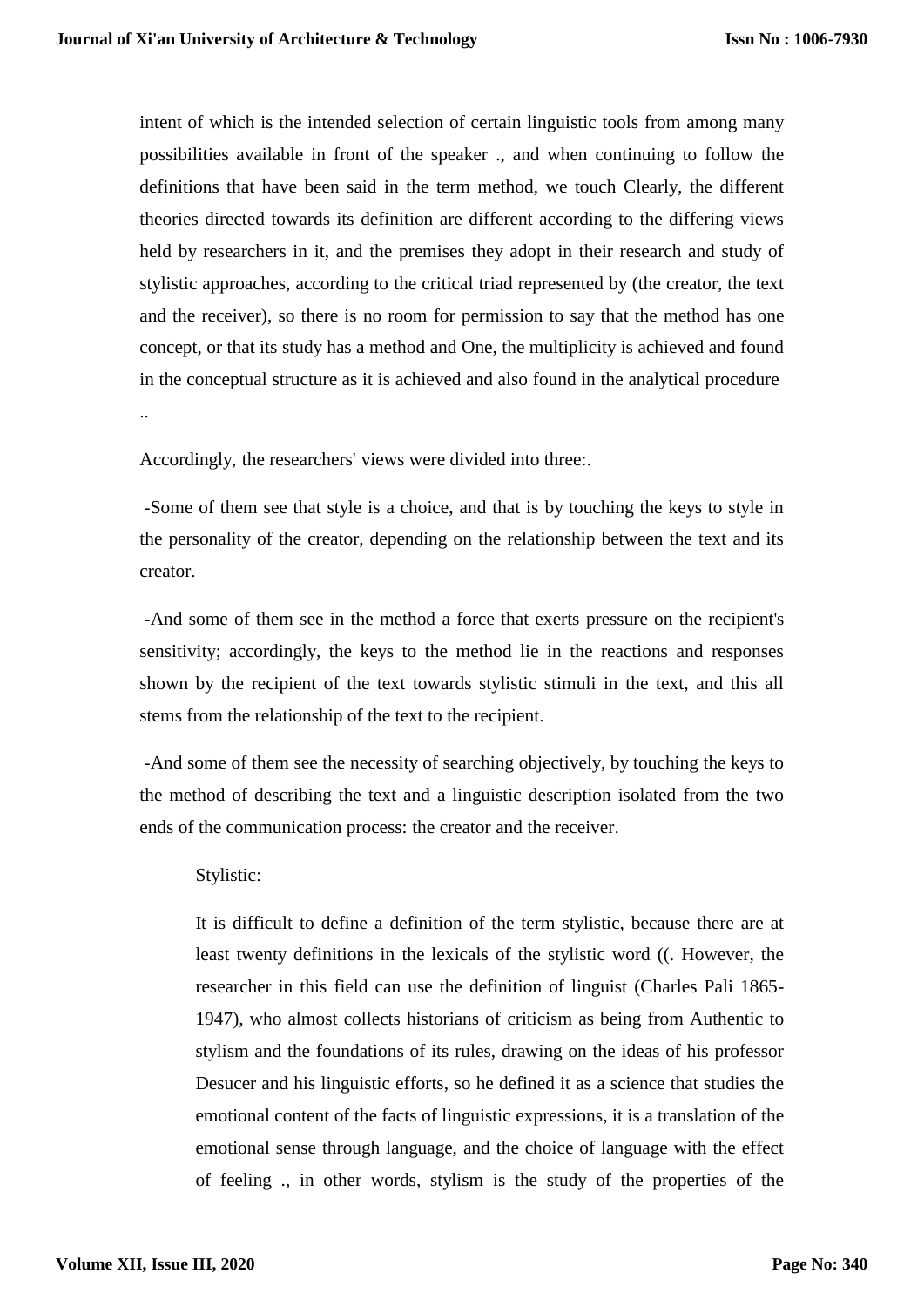language through which the speech can acquire aesthetic functions Impressive influencing it contexts  $E$  regular news.))

#### Stylistic trends

The multiplicity of definitions that define the concept of style and the difference in its understanding represents the main reason for the diversity of stylistic trends and the multiplicity of their approaches ., and accordingly it can be said that stylistic trends are divided into the following sections:

- 1- Expressive style
- 2- Psychological method
- 3- The functional method
- 4- Structural method

Second: stylistic features of the phenomenon of repetition:

Repetition is one of the linguistic phenomena that the stylistic study paid much attention to, because it has an aesthetic value in addition to its value in the proof and affirmation of establishing the idea and communicating it to the recipient in a significant way, so repetition is to bring something over and over again ., i.e. that the text producer insists on one side of the phrase, More than anyone else, and he gives it the attention that is not given to others, and this work has a valuable psychological significance that enables the text critic to analyze the text and his creative psychological knowledge, and guides him to reach the idea controlling the text producer at the time of his production of this text ..

We will stand here on some models of repetition that were mentioned in the novel (his name Ahmad), putting our hands on the most important stylistic features in it, indicating the impact of these features on casting. Among these models:

1- Repeating the word (spring)

Spring was born

...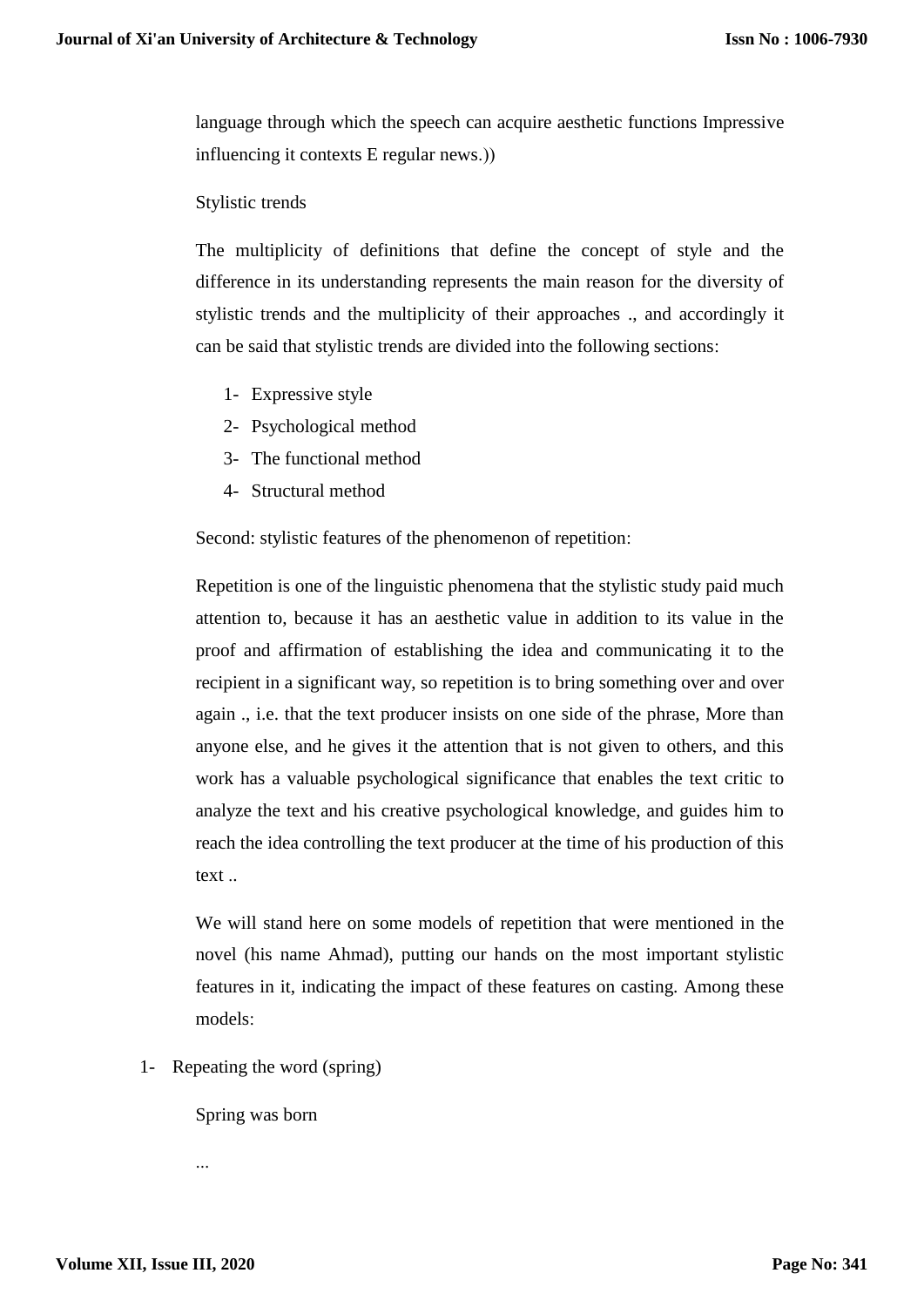Thus the birth of Muhammad was associated with the year of the elephant ... The Winter Storm was defeated and the spring was born in the spring season ((

In this part of the novel, the word (spring) was the axis on which events took place, after having concluded his speech in the part of the novel that was previously narrated by Abraha, his army and his elephant defeated under the weight of the fiery heavenly stones thrown at him by the birds of the small tribes, the writer began the next part so he chose a title for him Distinguished is (and the spring was born), in which he continues to recount the events of the marriage of Abdullah, the father of the Greatest Prophet to Mrs. Amna, and then he went on a journey of trade that does not return after him, leaving behind a bereaved father, and the wife of a pregnant woman who will change the course of the world. The interesting thing here is that the creator of the text has chosen the word (spring) to begin with this part of the novel and to be its conclusion as well, and this matter was not without a destination that the recipient quickly realizes to know through it what the originator wanted to convey to him, and so the author was able to employ this repetition to highlight the value through it The stylistic of this phenomenon, and the repetition of the word creates a beloved musical rhythm, in which he combined all the meanings of beauty, growth, revival, joy, comfort, and mercy inspired by the word spring. Goodness, blessing, life, and light in the earth Soha, and the same year. The reference to which the originator of the text referred to when he said: (And the spring was born in the spring season) is not hidden. The first spring that was born is the Messenger of Divine Mercy, whose hearts will blossom with the winds of faith, and souls will explode with his words in the springs of Islam, and man will be saved from his misguidance and polytheism, but as for The second spring is a reference to the first Rabi` month in which the Messenger of God was born  $\Box$ . Thus, the phenomenon of repetition performed its function by extracting the energy inherent in the word, strengthening the meaning and intensifying the significance, interdependence, harmony and pluralism of the text, as it is one of the basics of textual coherence, and in support of it..

And the bell of the repeated word in the text continues to create a state of coherence and casting between its parts, so we read the word (spring) again in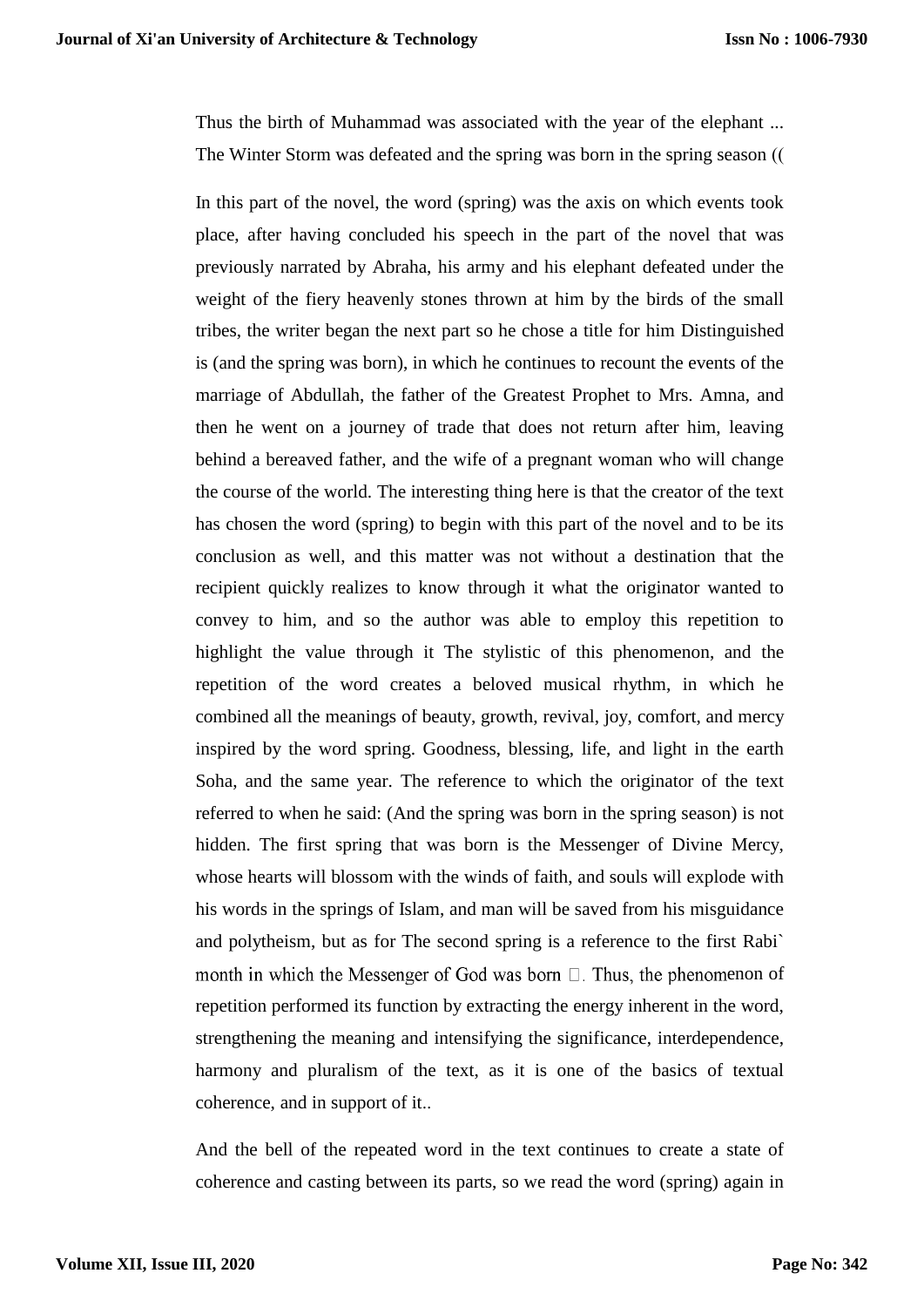other sections of the text, in a section in which the author depicted a picture of the conditions in Mecca and the status of its wealthy people who enslaved people God created free, no longer for the masters Slaves are alike any aspect of life. The masters chose for themselves to worship dead deaf rocks, and the slaves had nothing but to follow the orders of the masters and hard work.

())Everything seemed frozen in its place, the rigidity of the gods surrounding the Kaaba, everything was still, the stillness of the muddy waters in the swamps.

One thing seemed to be moving, the sap moved in the trees on the spring.. (.

The word (spring) came in this place to complete its function that it started in the previous section, because the image that consisted of its colors painted in letters depicts the appearance of spring and what it does in the trees when life comes to life with the flow of the earth's juices in it, so the scene looks as if it is still and nothing in it moves except this juicer that They run through the veins of trees to give them the quality of life that the spring has given them, so an analogy is not hidden. The spring that appeared is the messenger of the Divine Mercy himself who was expressed by the author in the previous words when he said: (And the spring was born in the spring season), it is the spring that will give life And the movement of that still spot, and the sap Yi arid souls, is the message of the sky and the words of God and the teachings of mercy, he repeated the word (spring) here to be repeated meaning and repeated with the image and the idea is to be delivered to the recipient, also strengthens the case of linkage and foundries across the extension of a specific element in the text from beginning to end..

The function of the term repetition has not yet ended, as its extension still applies between the passages of the novel, and the author is still unique in his style of presenting events with grace and pleasure, in the following part he says:

(Quraysh exhausted its methods of oppressing Muhammad (PBUH), because the words coming from behind the orbits roam the houses of Mecca, and cross their buildings, awaken the sleepers, show them the dawn coming from behind thousands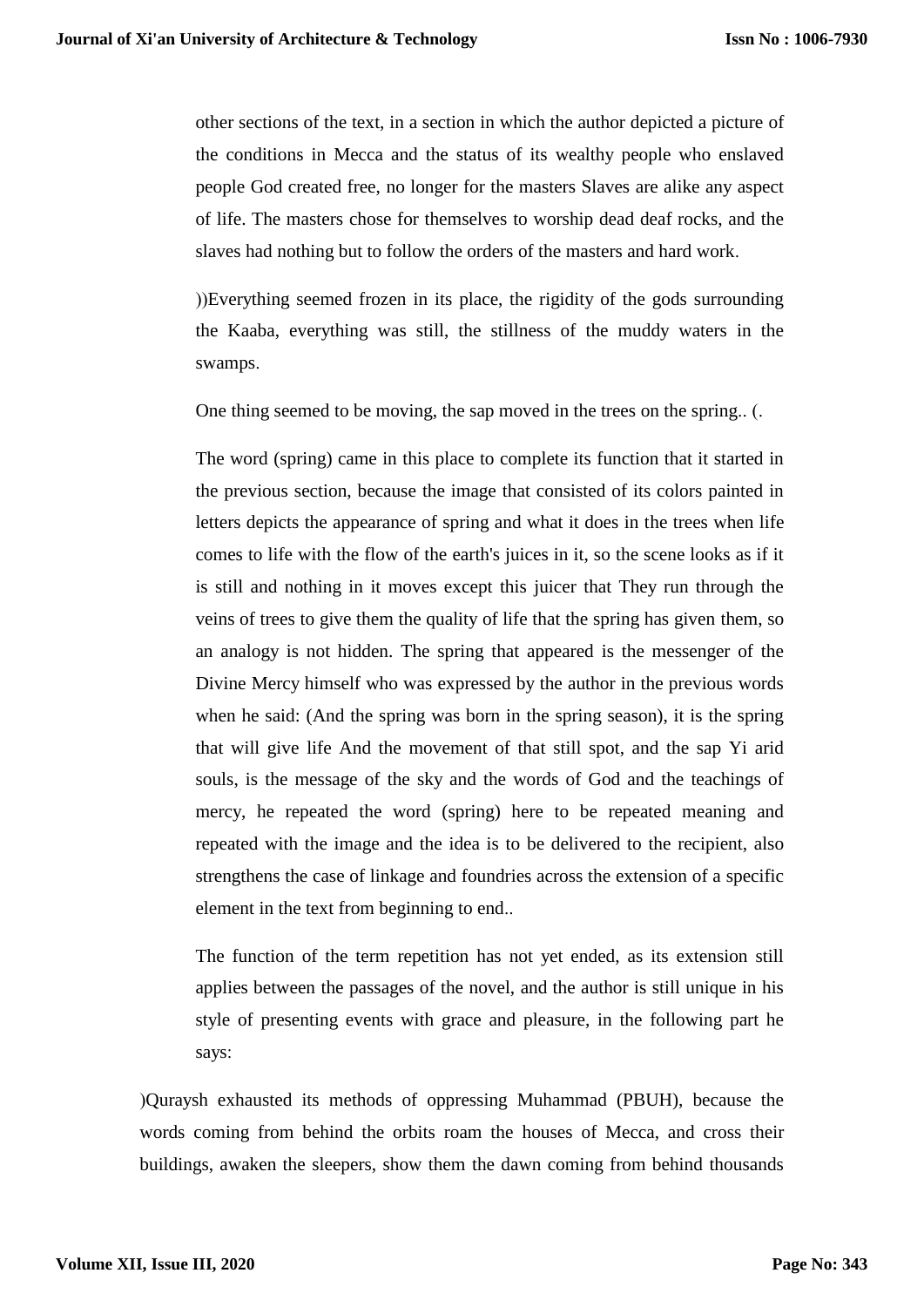of nights rushing in dark darkness ... words that have sparkle of light, fragments of violets, breezes the spring.  $()$   $($ ...

In this position, the word performs the same function that the author wanted to perform in order to achieve an aesthetic condition that leads to an intended archeological state directed towards the recipient of the text, the bell of the repetition of this word ringing again in this position to draw the recipient's mind to the previous similar rhythms in previous places of the novel, The spring in the previous passages used to represent the most noble Messenger  $\Box$ , which is a symbol of restoring life in the foundations that lost aspects of life, and now he is returning to represent the words of God descending on the heart of that messenger, to mix the symbols of the message, so there is no difference between the descending words of God and the heart that descended upon him He uttered these words until they became part of them The word bell promises here in the form of breezes that carry with it and the fragrant life to enter all places and if the doors are closed to him, he has the possibility of penetration wherever he wants to fill the choked bottles of the smoke of polytheism with the air of the Paradise of Faith and the knowledge of God Almighty.

Thus, the repetition here as one of the grammatical phenomena has achieved a revelation of the stylistic features created by the author in the literary text and the beauty and influence in it.

2 -Repeating the word (earth)

## Al-Arouj

The agony of the earth intensified, darkness intensified, and the distant stars appeared hearts beating on their weakness, and the Messenger of Heaven is alone in the earth ... the land that is meant for her to purify from the shadows of Satan. And the Holy Spirit broadcasts on it, as it was time for a person to limp .. to enter the kingdom; for this reason Muhammad (PBUH) was on a date with Gabriel .. and with Al-Buraq.

Muhammad (PBUH) embarked on an exciting journey, a journey through space and time.

The Messenger of God turns to the heavens, bypassing the orbits of the planets and thousands of stars .. He penetrates the walls of time to see the signs.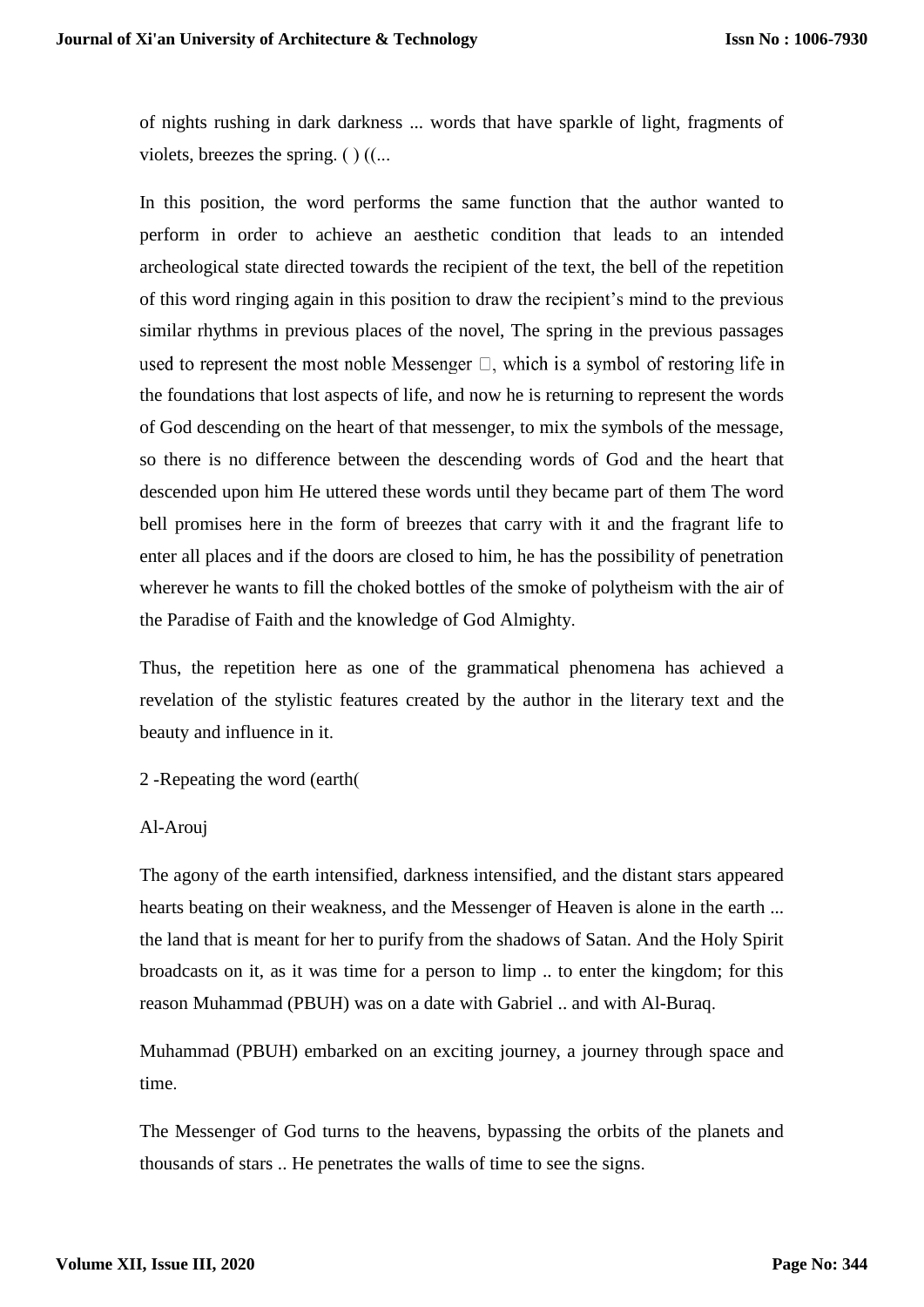The land looked small .. slim .. olive .. charged with accidents..

The Messenger of God circled the worlds of the Kingdom on an exciting journey outside the boundaries of space-time ... Even if he returned to the accidents planet, the land burdened with sins, he returned stronger than all the titans of the earth ... He returned as strong as a tornado ... as pure as dewdrops ... as stable as mountains ... He returned a heavenly man ... or a terrestrial being touched by the sky, so if it is a source of light.

If we stop at this part of the novel pause for reflection, we find that the author has chosen for him the title (Al-Arouj), and it refers to the Great Messenger of God  $\Box$  in the kingdom, his departure from the earth, and his ascension to heaven, and we also find in this part of the narration that did not exceed one page That the author has repeated the word (the earth) (8) times, a method that the author used to perform several purposes through, the first of which is that he was able to employ this phenomenon to focus on it through the issue of ascending to heaven through the repetition of the word (the earth), so that repetition was like cues Reach to the recipient all the meanings and meanings of the word Earth, as the Earth - the starting point of the Most Holy Messenger of Ascension In the Kingdom of God and then refer to it afterwards - it represents misery, torment, polytheism in God, disobedience to the prophets, their disobedience, and conspiracy against them, while the sky which is the point of the ascension - represents the high and the unseen and the homeland of the angels is a symbol of transparency, purity and absolute servitude to God  $\Box$ , and the source of orders Supreme coming down from God  $\Box$ . The second is that he was able to send consecutive signals to the recipient of the text, by repeating the word (earth) to acknowledge the fact that this person is chosen by God  $\Box$  He is only a earthly being, he is a messenger sent to the earth, born in it, lived on it, and buried in it, except that His connection to the sky was not limited to the limits of the laws of attraction, nor was it restricted by the chains of nature's material, for he was a earthly person who was covered with the transparency of the people of heaven, so he was able to travel through the kingdom and explore the depths of the unseen, God willing. It is clear what this repetition found on the face of the text caused by remarkable linking and casting of the parts of the text..

3 -Repeating the word (Sayyid Makkah)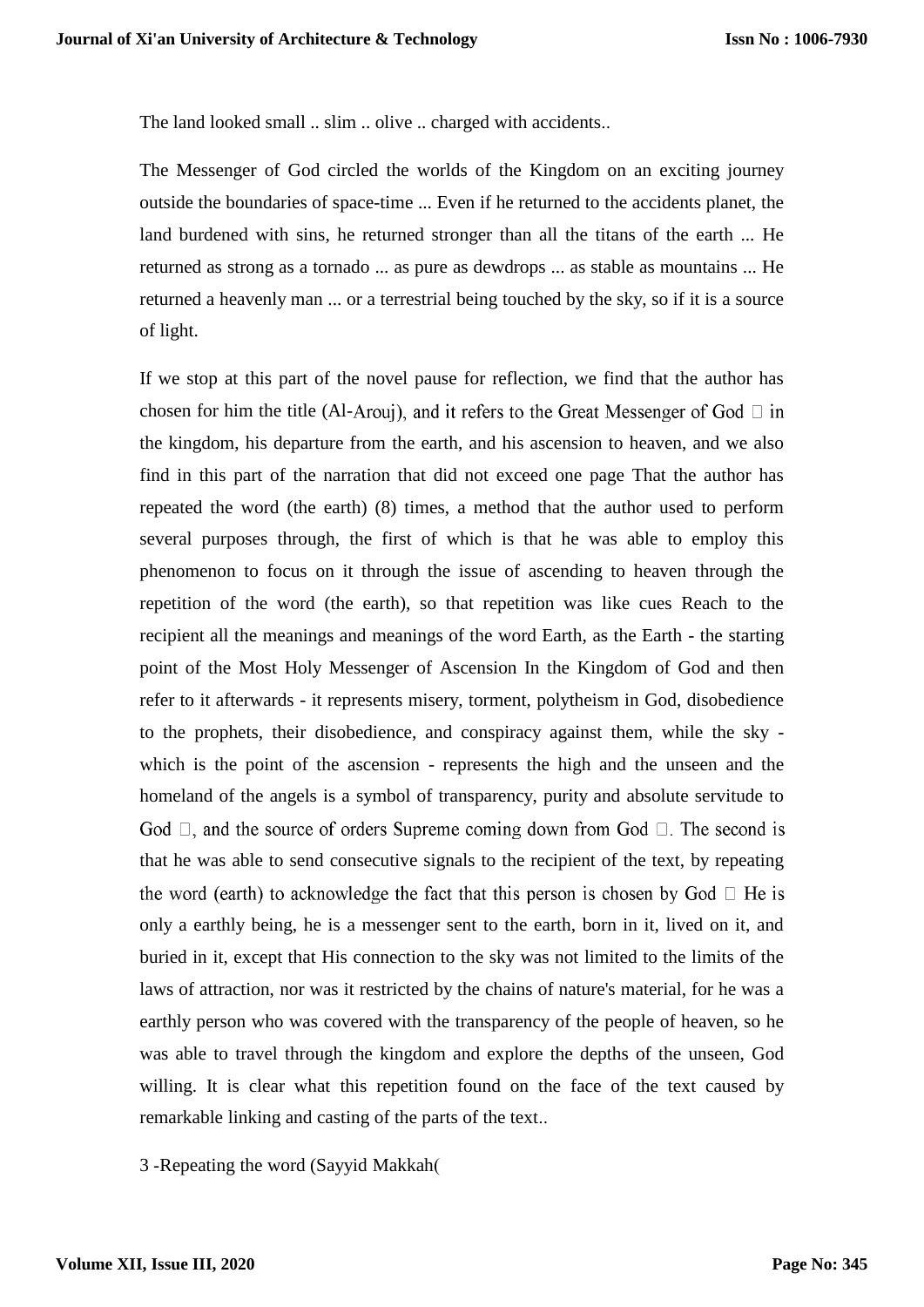(The master of Mecca was at the heart of the Kaaba when he preached the birth of the grandson, and at that moment the fountains of love erupted in the heart of the grandfather).

The Sheikh embraced his grandson and chanted:

I called it Muhammad

And the strange name moved in the homes of Mecca, a beautiful, sweet name, similar to a dreamy tone .. How did this name flash in the mind of the master of Mecca, and some of them wonder.

And the names of parents .... and grandparents .. Why Muhammad..?!.

It is noted that the first use of the word (the master of Mecca) to express the great grandfather of the Messenger was at the birth of the Messenger, may God's prayers and peace be upon him, either before that the author was using his explicit name (Abdul-Muttalib), and it is known that Abdul-Muttalib had dominion over Mecca before he was born The Apostle has a long time, but the author wanted to convey to the recipient a beautiful gesture through his approach to this narration style, and this gesture is clearly perceived by the recipient if he is a contemplative reader of what is read from the parts of the novel. A few people, this sovereignty will be inherited by the chosen grandchild of God To be general sovereignty over all parts of the earth and all creation to the time, Tying the author between the sovereignty of the grandfather and the rule grandson, in a manner he tried to have an impact on the recipient through repetition of that word in all subsequent positions that he was talking with the author about it seriously Mr.. Perhaps this grandfather's rule was with the blessing of that blessed child, so God wanted that this child be of a descendant known to people and have sovereignty over its people.

 $(Sayyid Makkah saw his, grandson grow up in the desert and the valley, and the$ women of the desert meant the mother of villages in lean years, breastfeeding the children of the nobles for a certain fee))..

We note that the author has employed the phenomenon of repetition as a good employer, and he benefited from them to reach special stylistic features that made linguistic characteristics a bridge for transmitting speech from an ordinary means of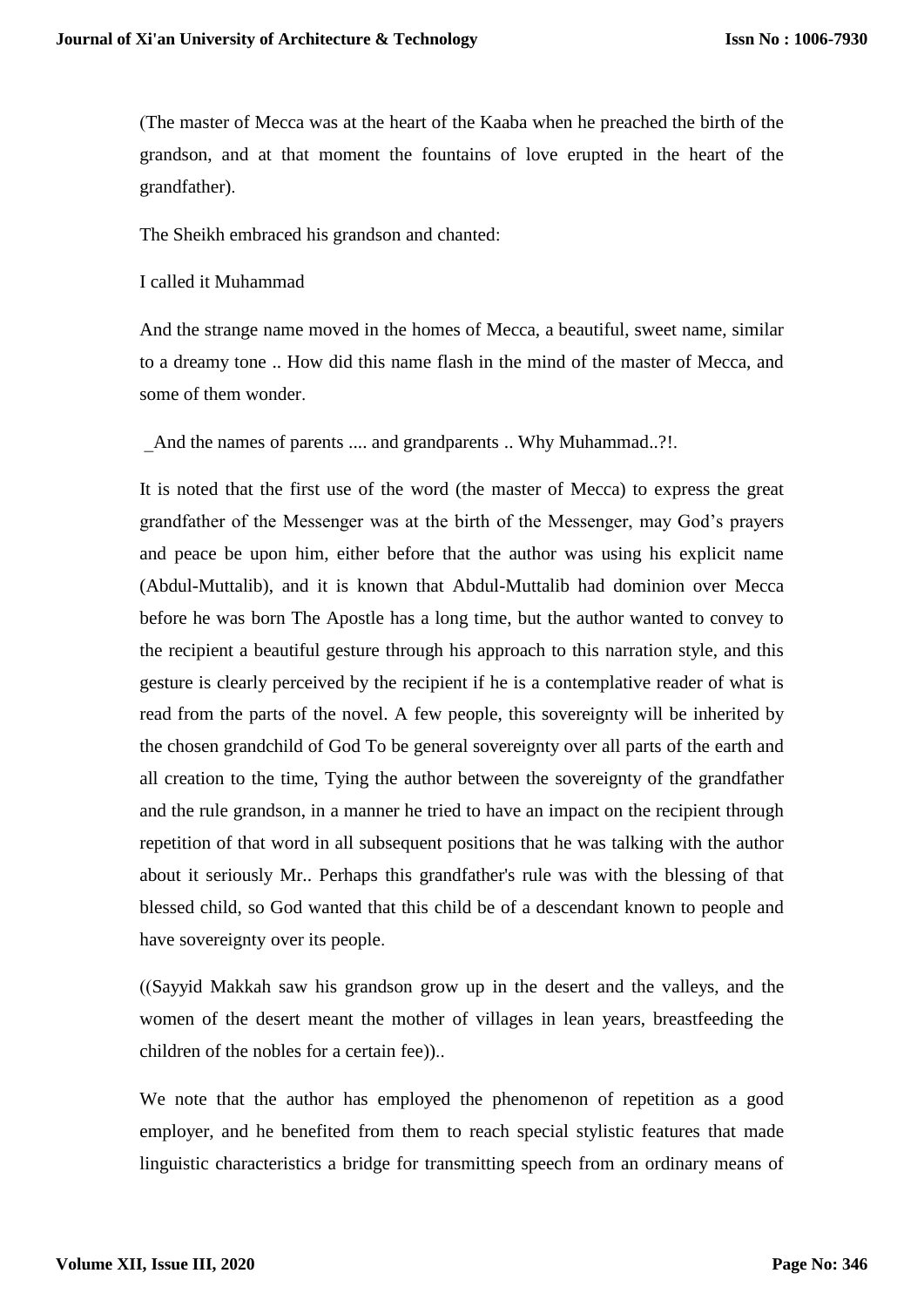reporting to an artistic tool used to influence, in addition to what was found by repeated melodies in the passages of the novel by the repetition of the word (master) Makkah) from a state of attachment and harmony in the parts of the novel, which is a stylistic feature that is added to the aesthetic situation leading to influence, which is what we see in the passages that followed after that. With noble human values for this grandfather, p The old man looks at his grandson, the orphan, and he loses parents one by one to be alone. He has no one to sponsor him, except that grandfather who prevailed over the entire city of Mecca, in which he finds compensation for what he lost from the tenderness of the parents who left life.

 $(And$  the master of Mecca sees his grandson alone, as he lost the tenderness of motherhood as he lost the tenderness of fatherhood before, and his love doubled until he nearly filled all his being.

And another two years passed, during which the boy lived in sweeping shadows, filled with love and nurtured by a white, pale palm, and the master of Mecca and the shepherd of Abraham's house saw his grandson of glory and any glory. Involves in the fear of prophecies........

Sayyid Makkah was elected from among his sons Aba Talib and he was Abdullah's brother, and Abd Manaf loved his brother who traveled to the Levant and did not return, so his love moved to his immortal memory from him: that warm boy who learned from the cruelty of time silence patience and meditation, as he learned from literature .

Extended sovereignty becomes clearer and more concentrated in the last section, the extended rule from Ibrahim Al-Khalil, to the grandfather who is the master of Mecca now and then to the grandson who will soon become the master of the whole world. It is the glory of prophecy and the divine message.

4- Repetition of the word (silence)

((The master of Mecca was elected from among his sons Abu Talib and he was the brother of Abdullah, and Abdel Manaf loved his brother who traveled to the Levant and did not return, so his love moved to his eternal memory from him: that warm boy who learned from the cruelty of time silence, patience and meditation, as he learned literature from him)) .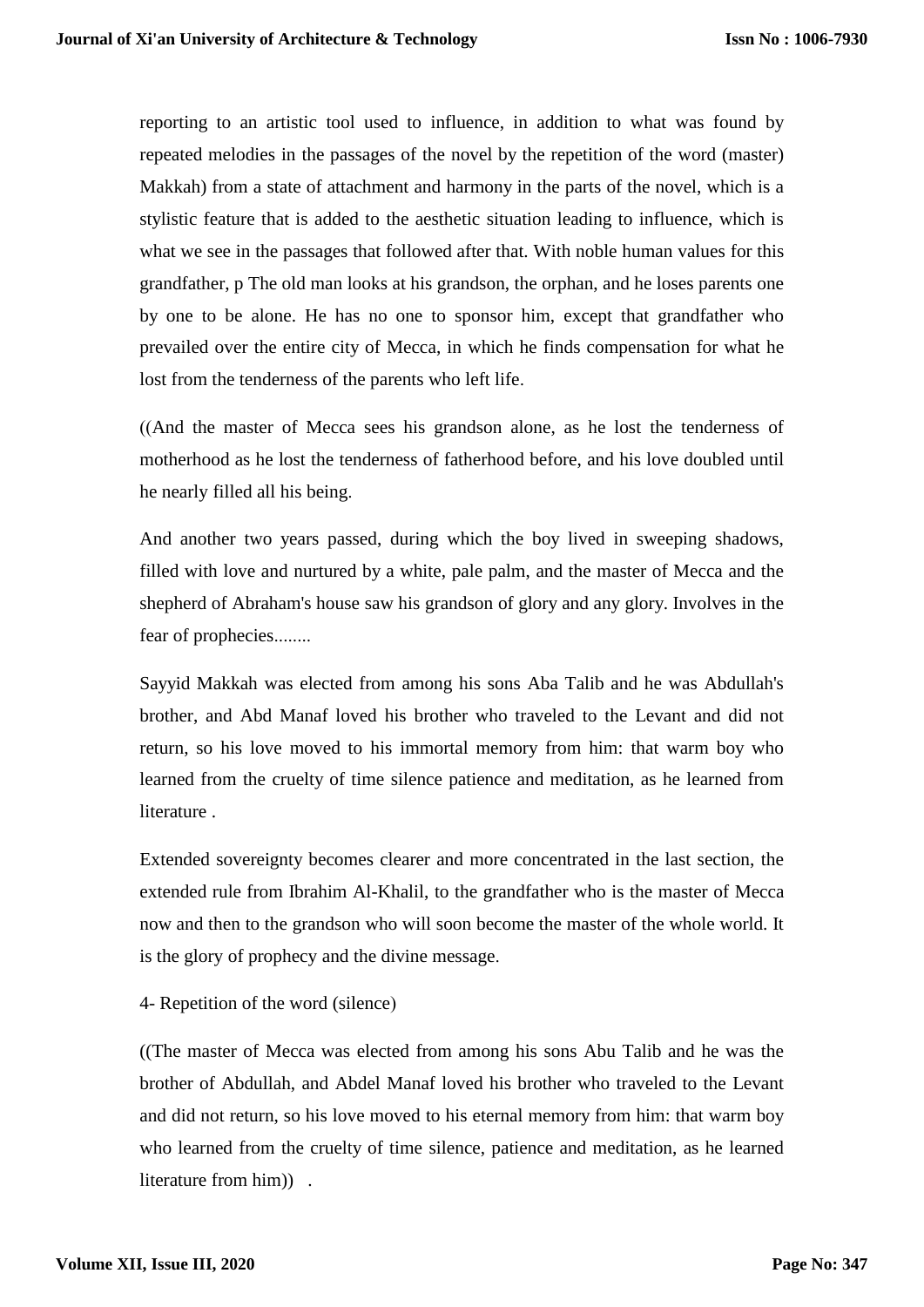The author adopted a successful method when he employed the term (silence) associated with meditation and reflection that accompanied the Holy Prophet  $\Box$  in the beginning of his life to be the start of a thunderous voice that the whole world will hear. Reflection and contemplation of the great things is higher than the voice suffocated by ignorance, disbelief and words of error, and this is what the recipient perceives in the following sections.

 $($ (Life taught Muhammad the silence, silence is the mihrab of meditation, in which one dives into distant depths, or flies in the sky with wings of light, and when one listens, when he learns the language of silence, he hears strange calls in his worlds ... calls that the human ear cannot sound); So the trees speak, the rocks of the mountains, and if things are their language)) ..

In this passage of the novel, the word (silence) is repeated three times, in a charged manner with rhetorical and indicative cards, because this word is apparently an abstention from speaking or is the state of voice if we are permitted to express it, but in this passage it has many meanings that it gained from its association with indications Others in the text, it is silence that leads to worlds of supernatural knowledge of the laws of nature, so if the sound is perceived by the sense of hearing only to communicate the ideas to be conveyed, then silence and its means of meditation are connected to diving in depths that the human ear cannot perceive or sense. The indication of silence here is stronger and more influential than the indication of sound, because in conjunction with a state of meditation and reflection makes a person hear the conversation of trees, mountains and all other languages.

The rhythm of this repeated word in the text continues to give it a state of cohesion, describing repetition as an important means of casting based on linking the elements of the text linguistically or through a link .. In another passage of the novel, the author intends to use this word again to bring the recipient's mind back to the previous talk and link it with what will come.

((Perhaps in the midst of the night, the mystery of existence brightened with all its ambiguity and transparency, and there were no illusions and falsehoods that obscured it from it, so he discovered answers as long as he puzzled man from ancient times until God spent something that was done.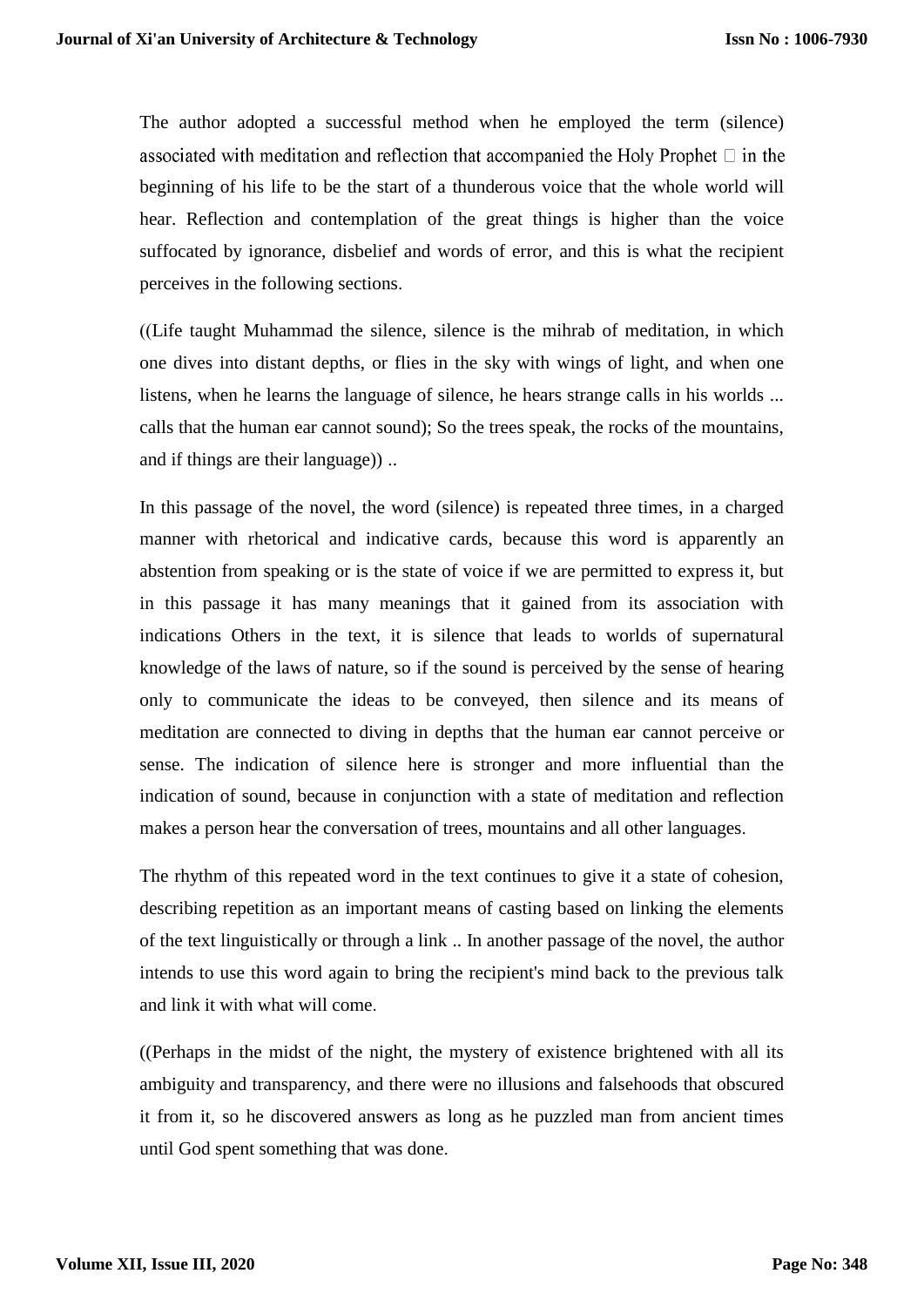And the desert was wide and wide, and the mountains with its glory and silence and the stars in its untold depths helped him to discover the truth, the truth of things and their essence)) ..

In this passage, the word (silence) is repeated twice, to announce that the silence of the assets in the stillness of the night and its inundation gives way to pure minds to discover the truths of things and the essence of their existence, away from the noise of delusions, falsehoods and loud voices, which try to obscure the truth of the mystery of existence.

These vast deserts, and these huge, mighty mountains, silently rise above the surface of the earth, and these distant stars, all from behind a capable, managed and creative hand. Repetition here came to attract attention and confirm important aspects of the wording..

In another scene of the novel, the word is repeated once more, with intentional intention, it becomes clear through the repeated and verbal assertion of another sentence that bears the same connotation to intensify the meaning intended to be conveyed to the recipient.

( $T$ )) The silence was overwhelmed by things  $\ldots$  the voices vanished  $\ldots$  things withdrew to their potentials, and Muhammad no longer heard anything ... except words ... earthshattering words that penetrate the depths ... the influence of the beams in the clear lake  $\cdot$ . $\cdot$ 

Here the author depicts the overwhelming state of silence of things, and confirms them in a sentence (the voices have vanished), as it is an applied silence, which allows the hearts to be aware, realize and hear the hadiths of heaven that only the prophets can hear. It is a state of complete disconnection between the Messenger of the Earth and the Messenger of Heaven. The prophet of God no longer hears anything, and only the voice of revelation was clear in the hearts of his heart, because only he who hears that voice in that overwhelming silence.

Meditation and reflection continue from the Messenger of God  $\Box$ , and the silence that exceeds all voices continues with strength and significance, as the word continues to repeat and continues with it molding and coherence of the text, in another section of the novel the author says: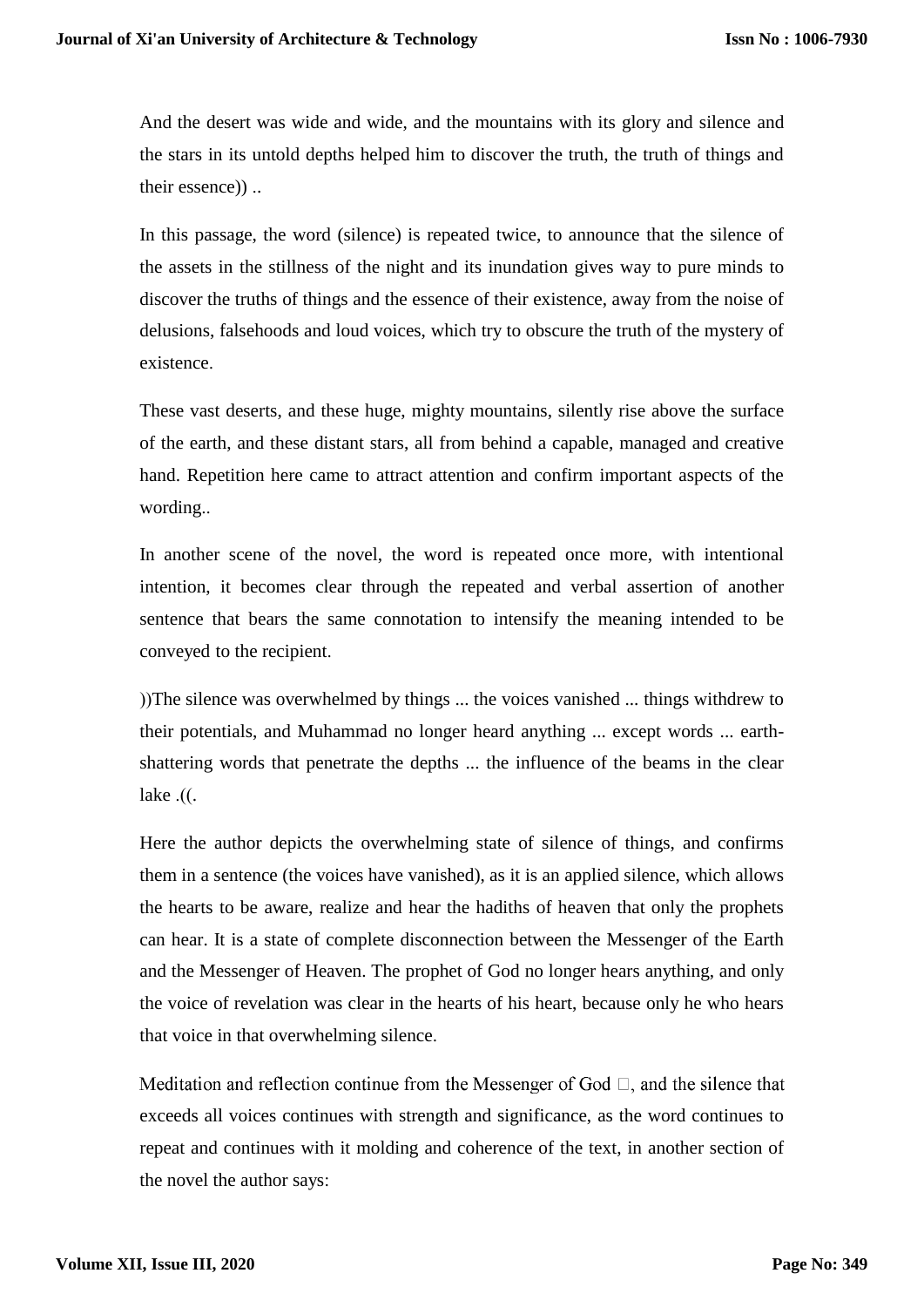(The Kaaba spreads its shadows in the place and the hillsides seem to be burning, reddish fires in the morning sun, the Messenger of God was sitting alone drenched in his meditations, he thinks, he has made from silence a warrior for him to protect the evils of the world .(.

The silence of the prophets has expressive connotations, as it is linked to the sky, deviates from its usual contexts to acquire other meanings, the intensity of which is greater than that of other people. This stage of advocacy requires silence, in most situations, until the time for sound and speech comes. Each stage has its requirements, and each incident is a modern one, and the accident at this stage is a modern silence, the crossing, coupled with reflection and contemplation.

In another passage of the novel, in which the author paints the moment the noble Messenger bid farewell to his uncle, his guarantor and his protector, Abi Talib, who is lying on his deathbed.

 $(Remember the days of adversary and the sege ... and now he is lying in bed,$ speaking in the language of silence ... a language that only the prophets understand)) ..

In this moment, the Holy Prophet  $\Box$  remembers everything that he went through while he was in the custody of his uncle, and today he sees him saying goodbye without return, so it is of no use in this moment except expressive silence, because it is the only language capable of expressing in such situations, so its use in this place was successful and its repetition is a servant For general meaning and a link to parts of the text.

This word is also repeated in another place where the author talks about Mrs. Zahra, peace be upon her, after the death of her mother or the believers, Mrs. Khadija, peace be upon her, and he says:

(Fatima grew up in the time of deprivation  $\ldots$  in the time of the siege  $\ldots$  in the time of the orphan, and for this a slender body emerged as a thick branch. The oppression painted in her wide eyes a sad painting .. full of silence .. she thinks .. she meditates and involves herself in a drowning that is like a prayer The prophets)) ..

Because she is a few of him; she is the heir of his qualities, and because she is the lady of the women of the worlds and the woman of the people of Paradise. It is natural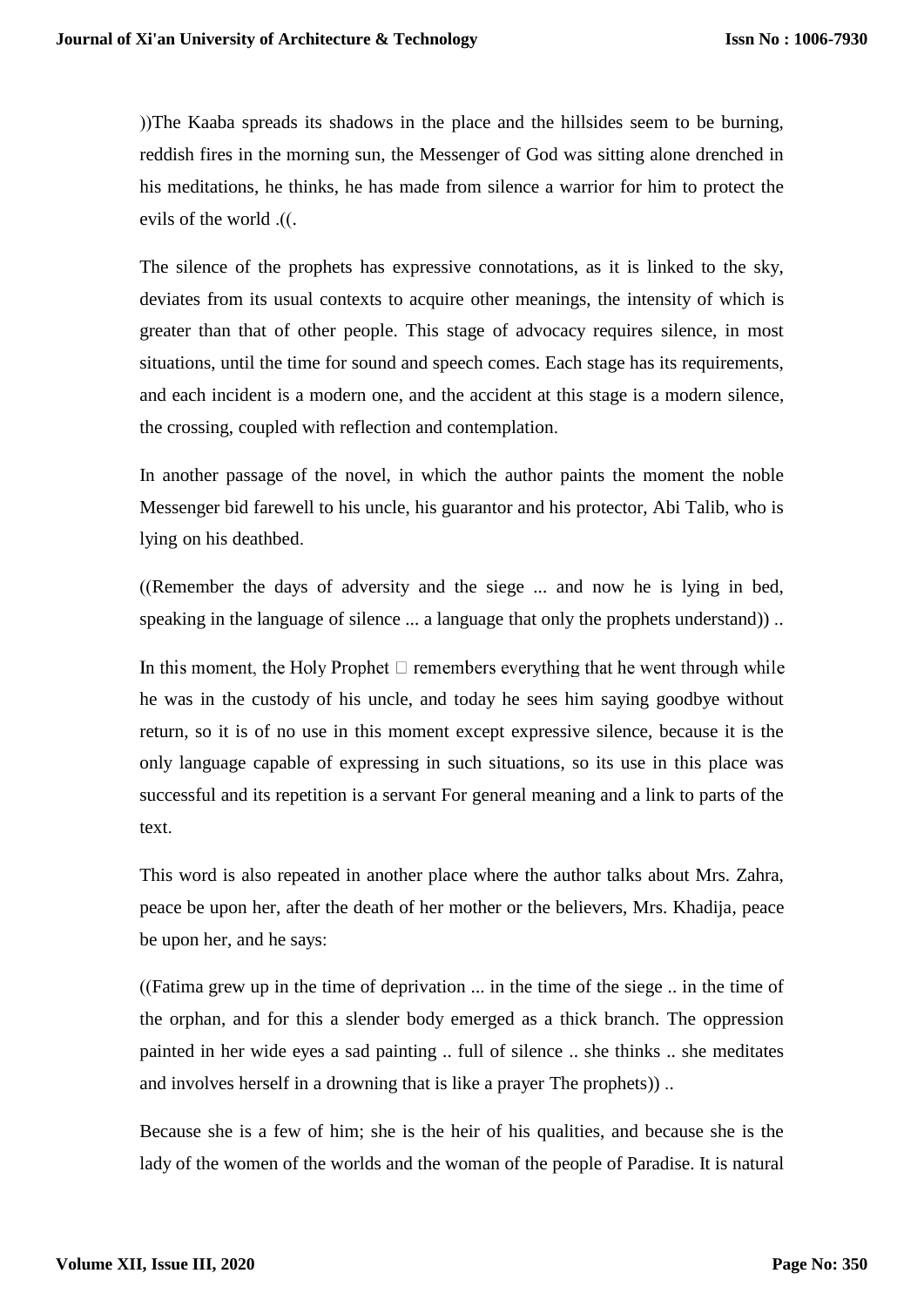that she is characterized by some of the qualities of the prophets, and from these qualities of silence, surrounded by meditation and reflection, and they are among the things praised in the Holy Qur'an .. An hour think of God's Kingdom better than worshiping a year..

The author's employment of the phenomenon of repetition in this section confirms the significance of the repeated word, and the aspects that lead to it, which you may not bear in other contexts and places.

5 -Repeating the word (voice):

 $((A$  heavenly voice almost absorbs the whole world.))...

- O Muhammad ! You are the Messenger of God and I am Gabriel.

interesting ! what happened ? What is this thunder that the beings echo?

As if the voice of the angel blew secrets in its potential as rocks explode from the springs of life in a moment of contact with a distant world ... a world that does not belong to nature in its composition and elements.

Thorns and sand particles, the bushes scattered here and there, and the seemingly deaf rocks echoed in a loud voice:

O Muhammad ! You are the Messenger of God..

In this passage of the novel, the word (voice) was repeated three times, and in these three times the sound did not come from a person but rather the voice of the sky at times, and the voice of the angel again, and the voices of the deaf assets that are not expected to be spoken like thorns, sand atoms, bushes, and rocks a third time, They are sounds that foretell the miracle, as the messenger of the time has come, his mission has come, the author has used this repetition to be a good employer, and presented it in an interesting manner, giving him a lot of aesthetics of expression, until this section of the novel appeared as if it was a colorful art painting that attracts minds and makes them go At that time, when everything heralds the emergence of the prophecy of the Kha ... Done, thus repeating its semantic function by embodying and strengthening the intended meaning, as well as its casting function..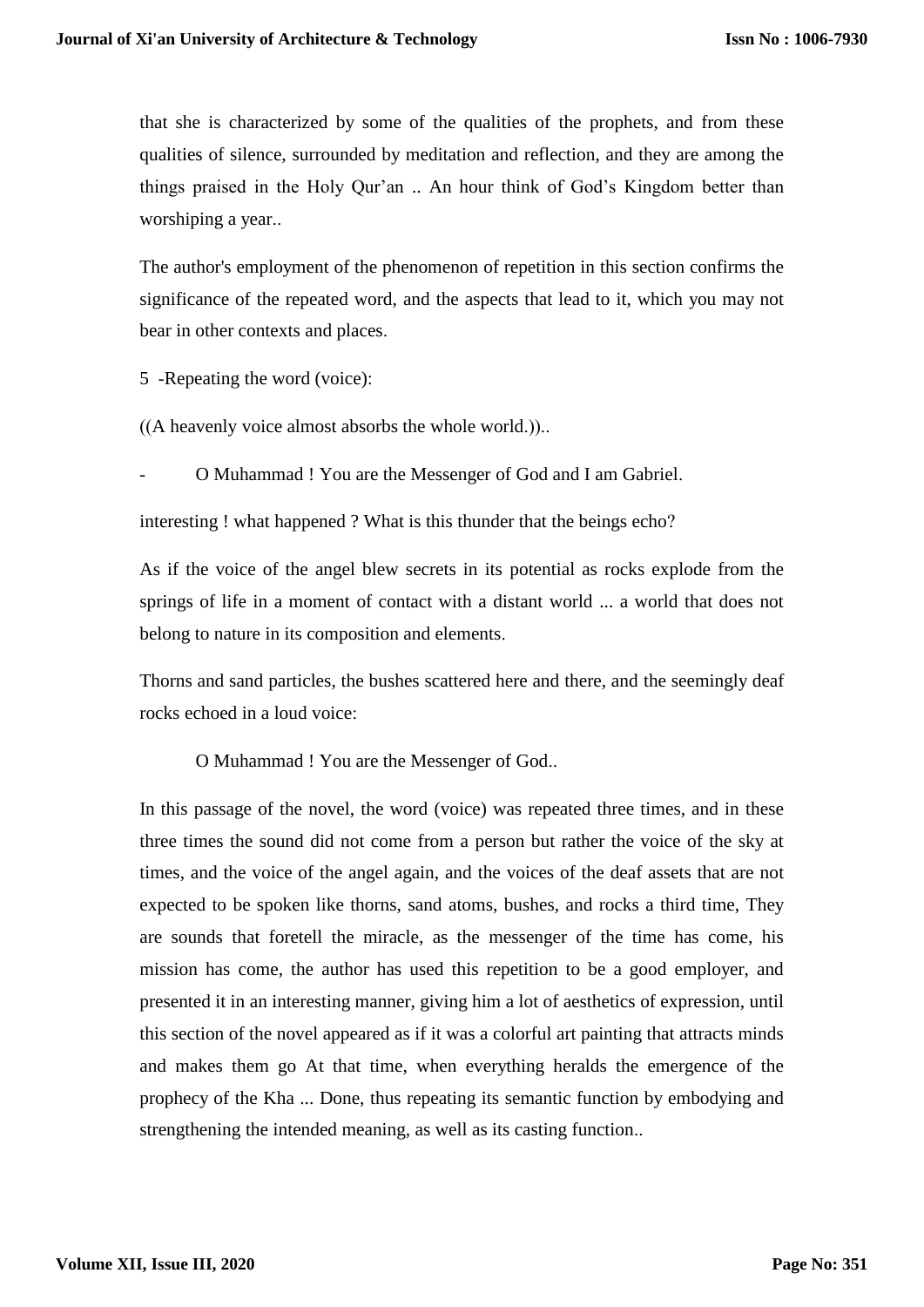The author takes us to another passage in the novel in which it is better to employ repetition of the word (voice), and he says:

(And when the construction of the mosque was completed in the heart of the city, the new community listened to the sound of a flowing river like a quiet river ... a soft voice inviting Muslims to pray and go towards God, the generous, generous Creator.

A voice declares that there is nothing greater than God, and that alone there is no god but Him and no other idol. And that the prayer is the moment of contact to thank for what is bestowed, and to praise him and praise him alone.. (

The author dedicated this passage to talk about the construction of the Holy Prophet's Mosque in Medina, after his blessed migration, so the repetition of the word (voice) was a method the author took to link between the mosque and the way to pray to the prayer in it, since there must be a way through which he can invite people to pray, then this was The medium is the human voice, for this stage of advocacy requires that, because the heavenly messages can only be accomplished by calling and speaking, and their means is the human voice.

The repetition of this word in this way in the preceding sections has had a great impact on the coherence of the text and the harmony of its parts and its casting is a strong casting, and the similarity between the words (silence and sound) in increasing the casting and cohesion is also not neglected, because semi-repetition attracts attention, and there is a case Strong coherence and casting in the text .. These two terms seem to have two different meanings, except that the author employed them in a special employment, adopting a method that made the two terms converge in the general meaning. (Meditation and reflection) increase the impact of the contexts in which it was mentioned, which were talking about voices of rigid assets or the voices of revelation and these voices are only heard by the prophets, and accordingly he is silent according to the laws of nature except that he voted according to the miracle and the violation of these laws, so these contexts gave the word ( Deaf ) Different meanings of the original meaning, and made it close to the meaning of the sound.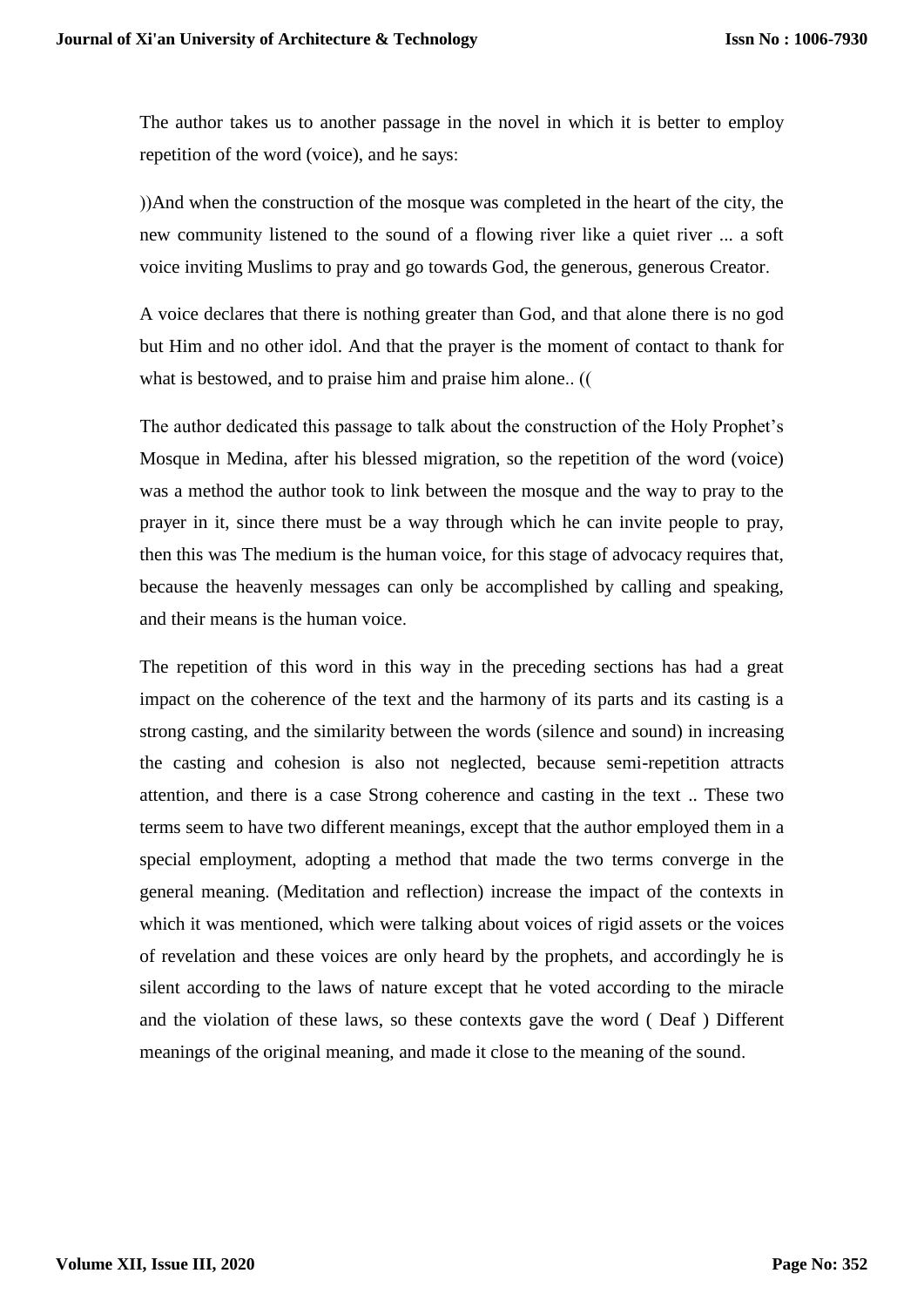Conclusion and results:

-1The phenomenon of repetition is one of the important means, with an effective stylistic feature, through which the author can communicate the meanings, clarify them, and embed them in the mind of the recipient.

-2The phenomenon of repetition has a clear effect on the coherence and casting of the text because of its ability to link the parts of the text with a distinct linguistic link.

-3The stylistic features of the phenomenon of repetition can express the words of their informational character into influential aesthetic templates, which is what we felt in this novel.

-4The author was able to employ some specific words in the novel and repeat it in a special style, and put it in certain contexts, to give far-reaching and deep-meaning connotations that the recipient can reach only through this method and this employment that the author has taken.

-5The author employed a state of near-repetition between the terms (silence and sound) with the difference between them in the original meaning, to make them close in the general sense, with his approach of the method he deliberately chose to achieve this goal.

-6The distinguished presentation and the unique and exciting style chosen by the author to recount the historical narration of the life of the Greatest Prophet  $\Box$ , so his style came based on literary and linguistic aspects in dealing with historical material.

## Sources:

-1Repetitive referral and its effect on textual cohesion between the old and the modern (research), Miloud Nizar, Journal of Humanities, seventh year, p 44, 2010 AD.

-2Method (Statistical Linguistic Study), Saad Maslouh, Scientific Research House, 1st floor, Kuwait, 1980.

-3Stylistic (its concepts and manifestations), Musa Sameh Rabaiah, Dar Al Kindy, 1st edition, Jordan, 2003 AD.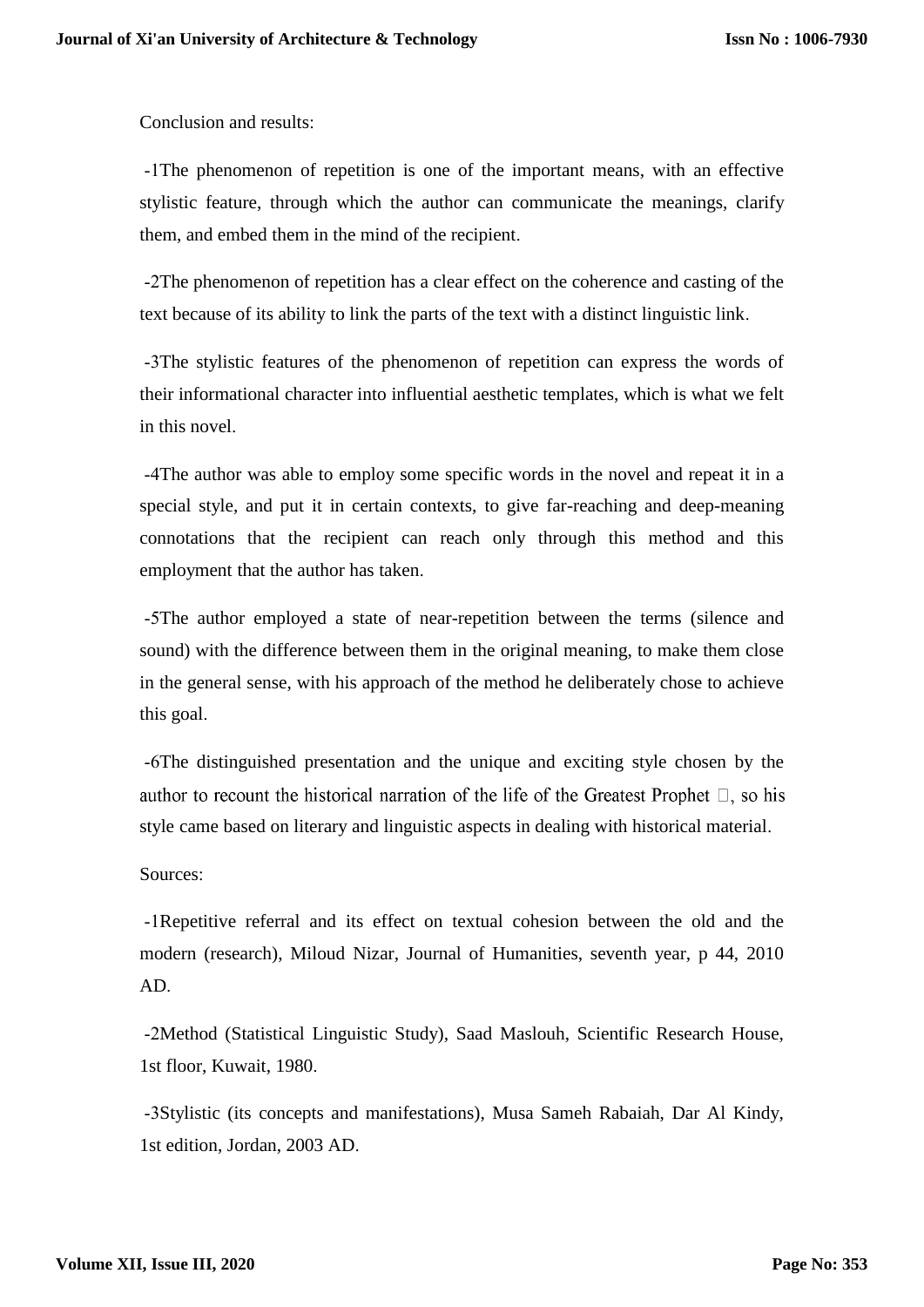-4Stylistic and method (towards a linguistic alternative to criticizing literature), d. Abd al-Salam al-Masadi, Arab Book House, Libya, Tunisia, 1977.

-5Stylistics, Pierre Jiro, Ter: Munther Ayashi, Dar Al-Computer for Printing and Publishing, 2nd edition, Syria, Aleppo, 1994.

-6Methodology (theoretical approach and applied study), d. Fathallah Ahmad Suleiman, Library of Arts, Cairo, 2004 AD.

-7Method and style (Introduction to the term, research fields and methods), Ahmed Darwish, Fasoul Magazine, Mag 5, Cairo, 1984.

-8His name is Ahmad, Kamal Al-Sayed, Ansarian Printing and Publishing Corporation, 5th edition, Iran, Qom, 2005 AD.

-9Rhetoric and stylistic, d. Mohamed Abdel-Muttalib, the Egyptian General Book Authority, 1984.

-10Evidence of miracles, Abdul-Qaher al-Jarjani (471 AH), Tah: Mahmoud Muhammad Shaker, Al-Khanji Library, 5th edition, Cairo, 2004 AD.

-11Stylistic Phenomena in Bedouin Poetry of the Mountain, Issam Shartah, Arab Writers Union Publications, Damascus, Syria, 2005.

-12The issues of modernity for Abd al-Qaher al-Jarjani, d. Mohamed Abdel-Muttalib, Arab International Publishing Company, Longman, 1st floor, Egypt, 1995.

-13Lisan Al-Arab, Jamal Al-Din Muhammad Bin Manzoor (718 AH), Dar Sader, Beirut (D.T).

-14Linguistics between the language of discourse and the discourse of literature, Abdul Salam Al-Masadi, Al-Aqlam Magazine, p. 9, 1983.

-15Glossary of definitions, Al-Sharif Al-Jarjani, Tah: Muhammad Siddiq Al-Minshawi, Dar Al-Fadila, Cairo, (DT)

-16Textual Standards in the Noble Qur'an, Ahmed Mohamed Abdel Radi, Library of Religious Culture, 1st edition, Cairo, 2011 AD.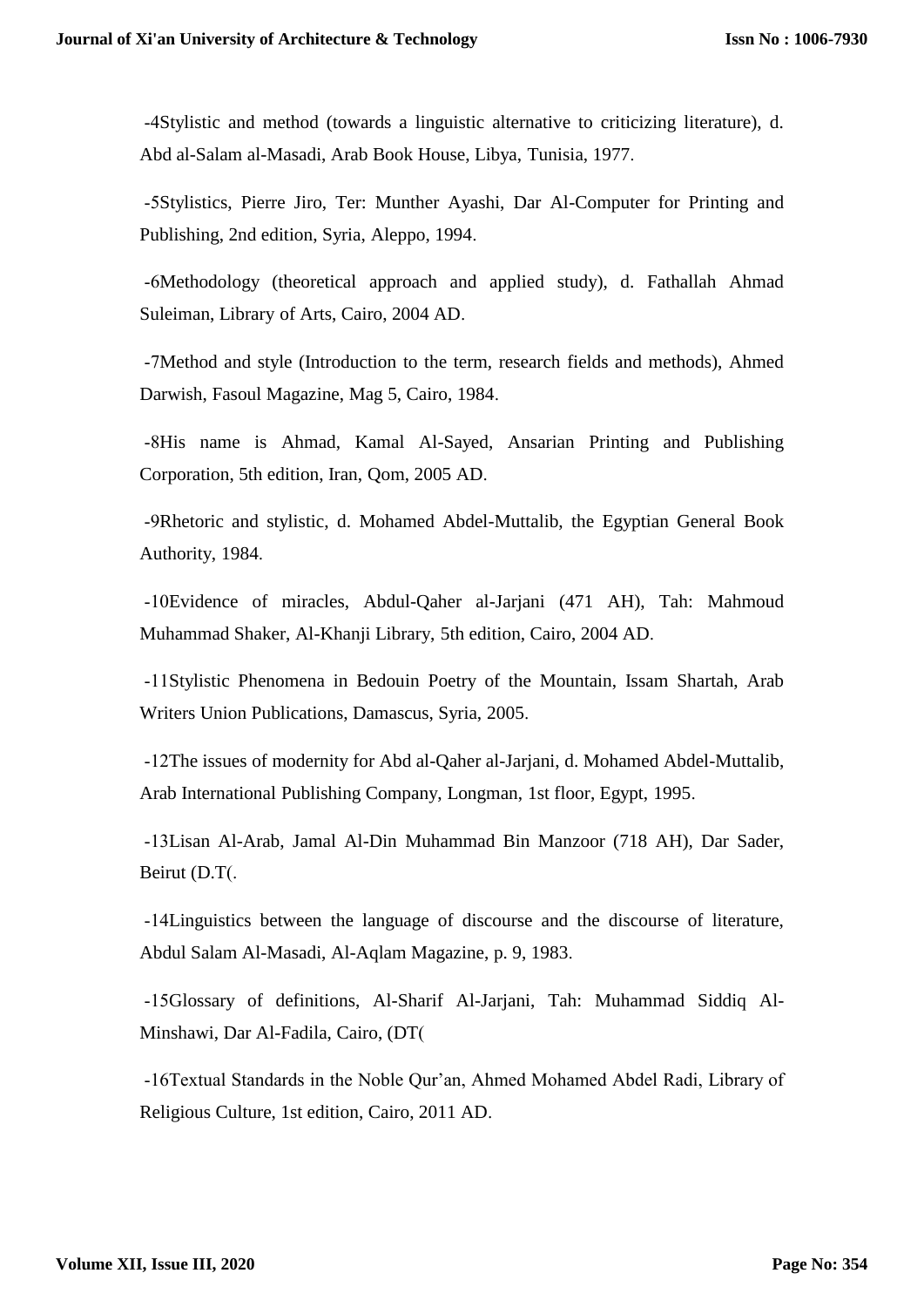-17Extensive means and contriver, Mirza Hussein Al-Nuri Al-Tabarsi, Open: Al-Bayt Foundation, peace be upon them, to revive the heritage, 2nd edition, Beirut, 1988 AD.

-18Articles on Stylistics, Munther Ayashi, Union of Arab Writers, Damascus, 1990.

-19Contemporary Criticism Approaches, Salah Fadl, Atlas Publishing, 4th edition, Cairo, 2005 AD.

-20Methodology, principles and procedures, Salah Fadl, New Horizons House, 1st floor, Lebanon, Byron, 1985.

-21Textual linguistics between theory and practice (an applied study on the Meccan wall) by Subhi Ibrahim al-Faqi, 1st floor, Dar Quba` for printing, publishing and distribution, Cairo, 2000 CE.

-22Towards a Linguistic Stylistic Theory, Philly Sandris, Ter: Khaled Mahmoud Jumaa, Dar Al-Fikr, 1st Floor, Damascus, 2003 AD.

-23Text and stylism (between theory and practice), Adnan bin Dharil, Union of Arab Writers, Damascus, 2000 AD.

-24Modern Arab criticism and Western criticism schools, Al-Ajami, Dar Mohamed Al-Hami, Tunis, 1998.

-25Towards the text, a new direction in the grammatical lesson, d. Ahmed Afifi, Zahraa Al-Sharq Library, 1st floor, Cairo, 2001.

## Margins

- 1- The Arab tongue looks at (plunder).
- 2- See signs of miracle: 469.
- 3- Looking toward a linguist stylistic theory: 46.
- 4- Look stylistic (their concepts and manifestations: 29.
- 5- See text and stylistics (between theory and practice: 46.
- 6- Statistical linguistic study: 33.
- 7- Issues of modernity are considered by Abd al-Qaher al-Jarjani: 5.
- 8- See: stylistic and method (towards a linguistic alternative in criticizing literature): 84 - 85. and style (statistical linguistic study): 29. rhetoric and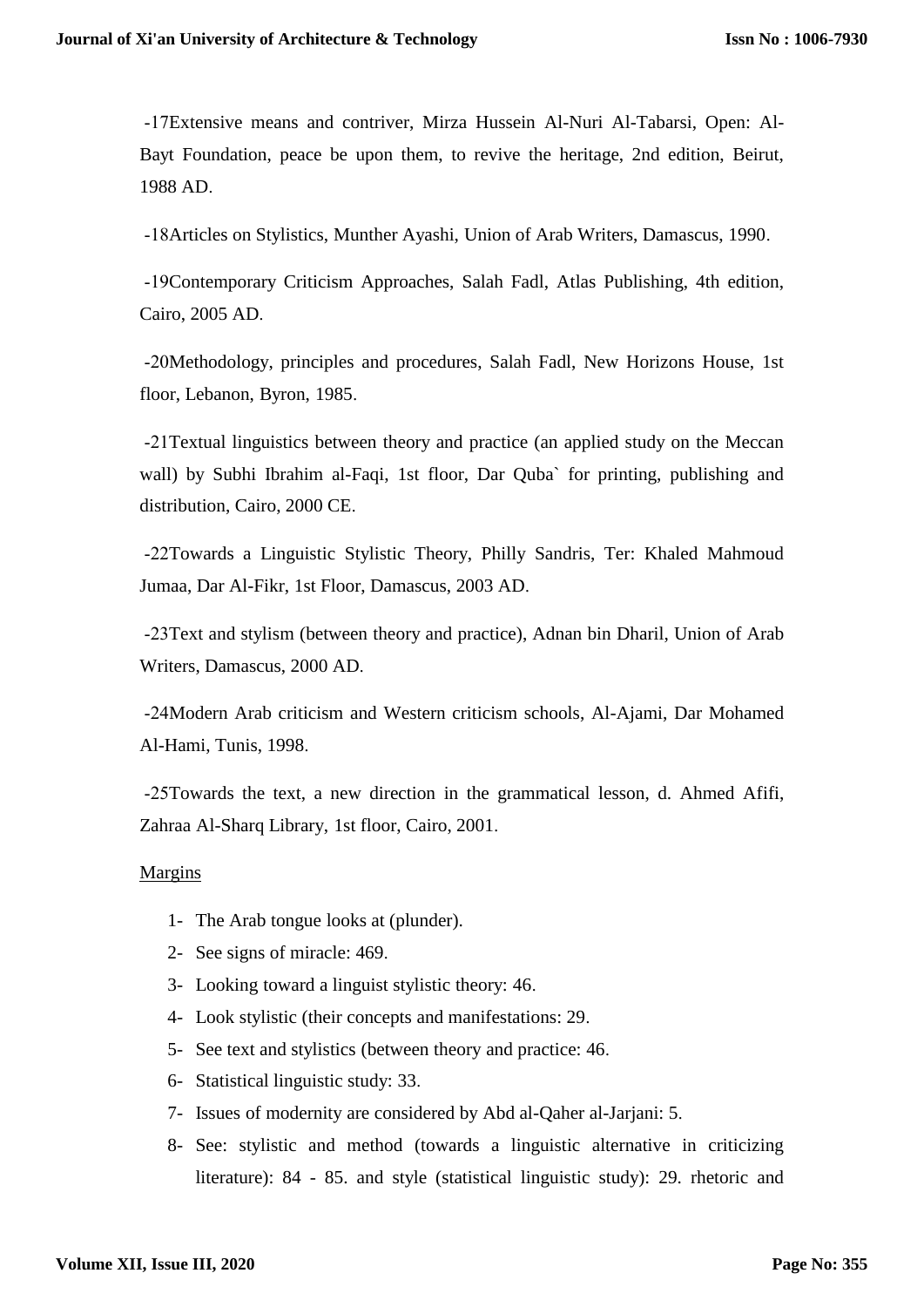stylistic: 171. and stylistic (theoretical approach and applied study): 29. And articles in stylistic: 157. And approaches to contemporary criticism: 75-76.

- 9- Seen stylistic: 10.
- 10- Consider: Method and stylism (Introduction to the term, fields of research and its methods): 64. Method science is its principles and procedures: 17.
- 11- Linguistics is seen between the language of discourse and discourse of literature: 53-54.
- 12- Modern Arab criticism and Western criticism schools: 172.
- 13- See glossary of definitions: 59.
- 14- Stylistic phenomena are seen in Bedouin mountain poetry: 9.
- 15- His name is Ahmad: 7 9.
- 16- Textual linguistics considered between theory and practice: 2/19.
- 17- His name is Ahmad: 23.
- 18- Textual linguistics considered between theory and practice: 2/22.
- 19- His name is Ahmad: 29.
- 20- His name is Ahmad: 35-36.
- 21- Seen: Textual standards in the Holy Quran: 140. About text: 106.
- 22- His name is Ahmad: 8-9.
- 23- His name is Ahmad: 10-11.
- 24- His name is Ahmad: 13-14.
- 25- His name is Ahmad: 13-14.
- 26- His name is Ahmad: 16 17.
- 27- See textual standards in the Holy Quran: 140-141.
- 28- His name is Ahmad: 17-18.
- 29- Repetitive referral and its effect on textual coherence between the old and the new (see Research): 12.
- 30- His name is Ahmad: 18-19.
- 31- His name is Ahmad: 26.
- 32- His name is Ahmad: 34.
- 33- His name is Ahmad: 35.
- 34- See for example Al-A'raf / 176, Yunus / 24, Al-Raad / 3, Al-Nahl / 11, 44 and 69, Al-Rum / 21, Al-Zumar / 42, Al-Jathiya / 13, Al-Hashr / 21.,
- 35- Looking past the means and devising the issues: 11/185.
- 36- His name is Ahmad: 19.